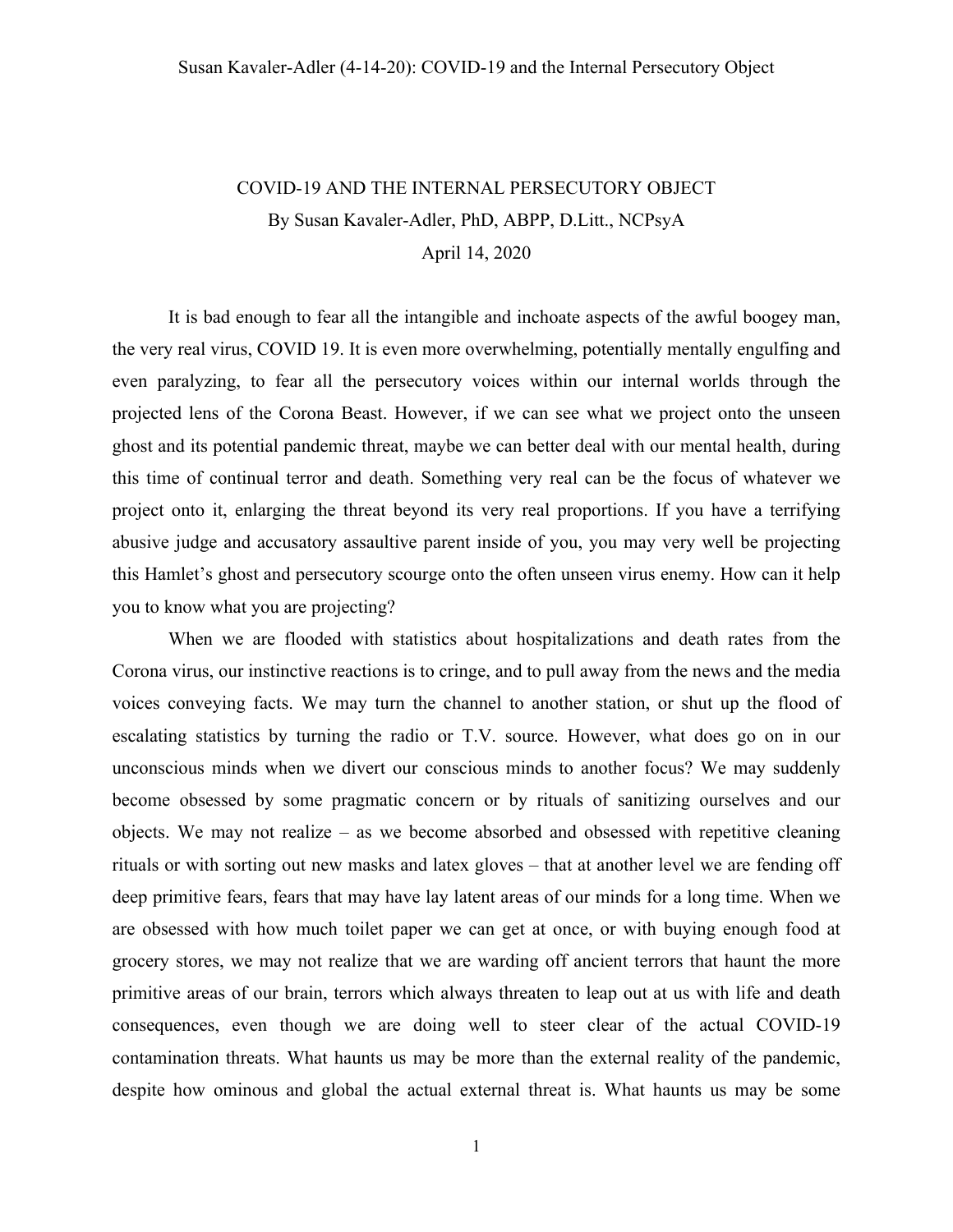mixture of the actual threat, as we unconsciously envision it, and a projected psychological threat from our internal world. When we can sort out what is truly more inside, differentiated from what is more outside, we have a chance to temper the avalanche of impending disaster fantasies that come from the inside of us, and to modify the external threat, so as to see the outside reality more clearly: for example, we can see the threat of running out of toilet paper in a very different perspective. When the fear of outside threats is not enflamed by the dark nightmares that we already carry in our unconscious minds, our sense of helplessness and our obsessions around our sense of helplessness may be greatly modified.

Beyond a persecutory, punitive, and accusatory being inside our mind that can be projected onto the threat of the outside virus, we have the most primitive terrors – what Winnicott called the "unthinkable anxieties" and Christopher Bollas caller the "unthought known." These are terrors too inchoate and amorphous to be differentiated through language, those terrors that come from the most fundamental abandonment and annihilation anxiety threats, from before words emerge in our conceptual cognitive minds. We just have reactivity then, when these threats come "unthought" or un-conceptualized, and the internal pandemic of the mind engulfs us from within.

Primal infant trauma plays a significant role here, but even prenatal traumas can threaten to wrap their suffocating auras around us. For example, in my own prenatal history lies the very real, but very internal trauma, of having been 10 months in the womb before I was induced by the doctors of modern medicine to be allowed my birthing process. It was only within my own psychoanalysis that I came to encounter the devastating fact that I could have been entrapped, drowned, and suffocated in my mother's womb, if my birth was not finally "induced" – at ten months prenatal age. Imagine the virus of the mind that could haunt the unconscious from such a threat of asphyxiation, when one's whole being is just on the verge of its realization through birth in the outside world! So inevitably, I had dreams of engulfment by parts of myself, represented by clothes, being flooded with water in a combined toilet/washing machine. Here, I can be cleansed and annihilated at once. I would lose myself in an overflowing womb again, as my unconscious psyche creates the narration of my nightmare dream! My very sense of *Being* and *Self* is threatened with extinction, just as it once was very really threatened in external reality. But now that external reality re-plays itself in the dark waters of my unconscious mind, I